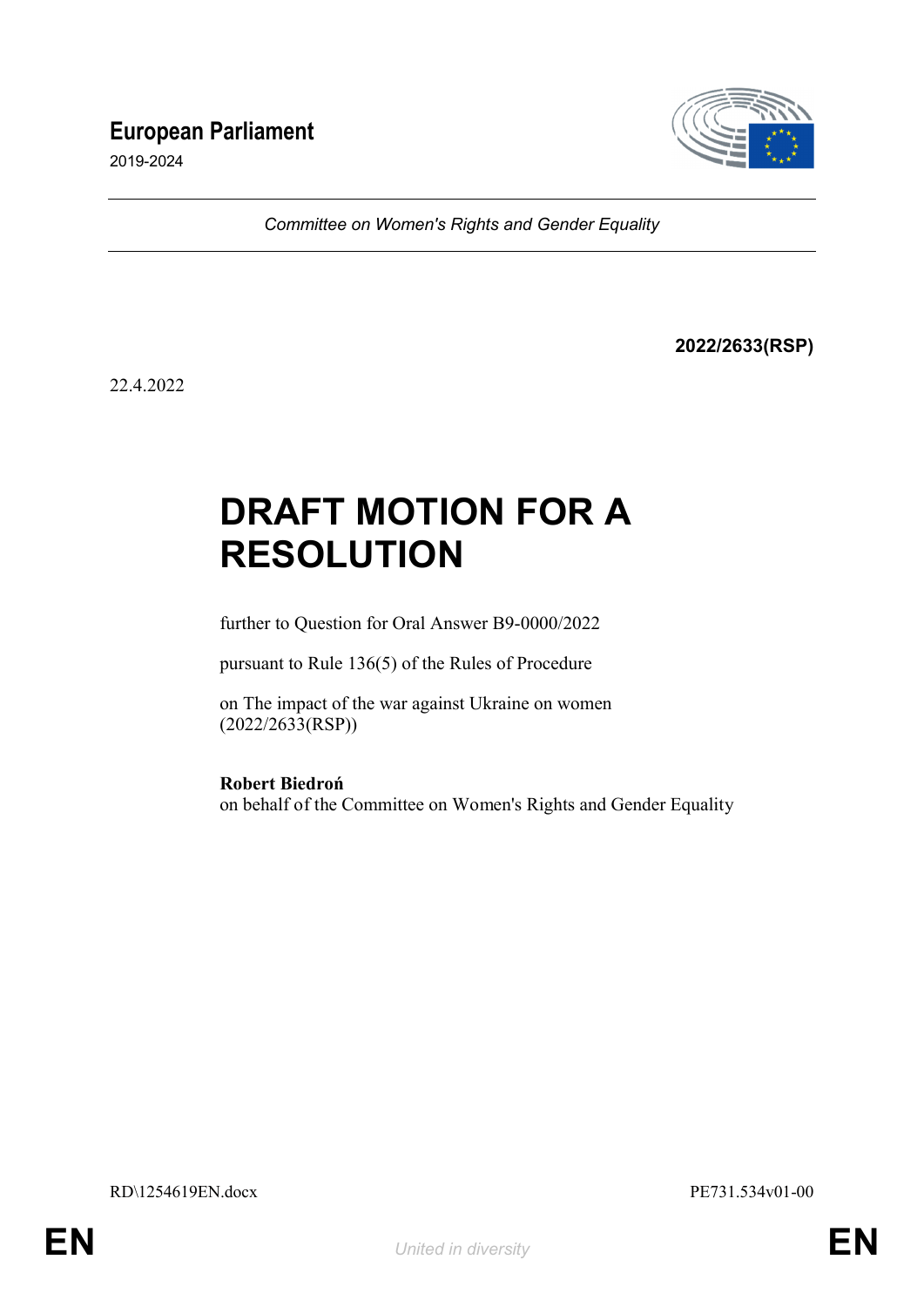#### **B9-0000/2022**

#### **European Parliament resolution on The impact of the war against Ukraine on women (2022/2633(RSP))**

#### *The European Parliament*,

- having regard to Articles 2 and 3 of the Treaty on European Union (TEU) and Articles 8, 10, 78 and 83 of the Treaty on the Functioning of the European Union (TFEU),
- having regard to the Charter of Fundamental Rights of the European Union,
- having regard to the Rome Statute of the International Criminal Court of 17 July 1998,
- having regard to the Geneva Conventions, especially Convention (IV) relative to the Protection of Civilian Persons in Time of War,
- having regard to the UN Declaration on the Elimination of Violence against Women,
- having regard to UN Security Council Resolution 1325 on Women, Peace and Security of 31 October 2000 and its follow-up resolutions 1820 (19 June 2008); 1888 (30 September 2009); 1889 (5 October 2009); 1960 (16 December 2010); 2106 (24 June 2013); 2122 (18 October 2013); 2242 (13 October 2015); 2467 (23 April 2019) and 2493 (29 October 2019),
- having regard to the UN Convention on the Reduction of Statelessness of 30 August 1961,
- having regard to the 2018 UN Global Compact on Refugees,
- having regard to General Recommendation No 38 of the UN Committee on the Elimination of Discrimination against Women of 6 November 2020 on trafficking in women and girls in the context of global migration,
- having regard to the Council of Europe Convention on preventing and combating violence against women and domestic violence (Istanbul Convention),
- having regard to the Council Directive 2001/55/EC of 20 July 2001 on minimum standards for giving temporary protection in the event of a mass influx of displaced persons and on measures promoting a balance of efforts between Member States in receiving such persons and bearing the consequences thereof,
- Council Implementing Decision (EU) 2022/382 of 4 March 2022 establishing the existence of a mass influx of displaced persons from Ukraine within the meaning of Article 5 of Directive 2001/55/EC, and having the effect of introducing temporary protection,
- having regard to the Directive 2011/36/EU of the European Parliament and of the Council of 5 April 2011 on preventing and combating trafficking in human beings and protecting its victims, and replacing Council Framework Decision 2002/629/JHA,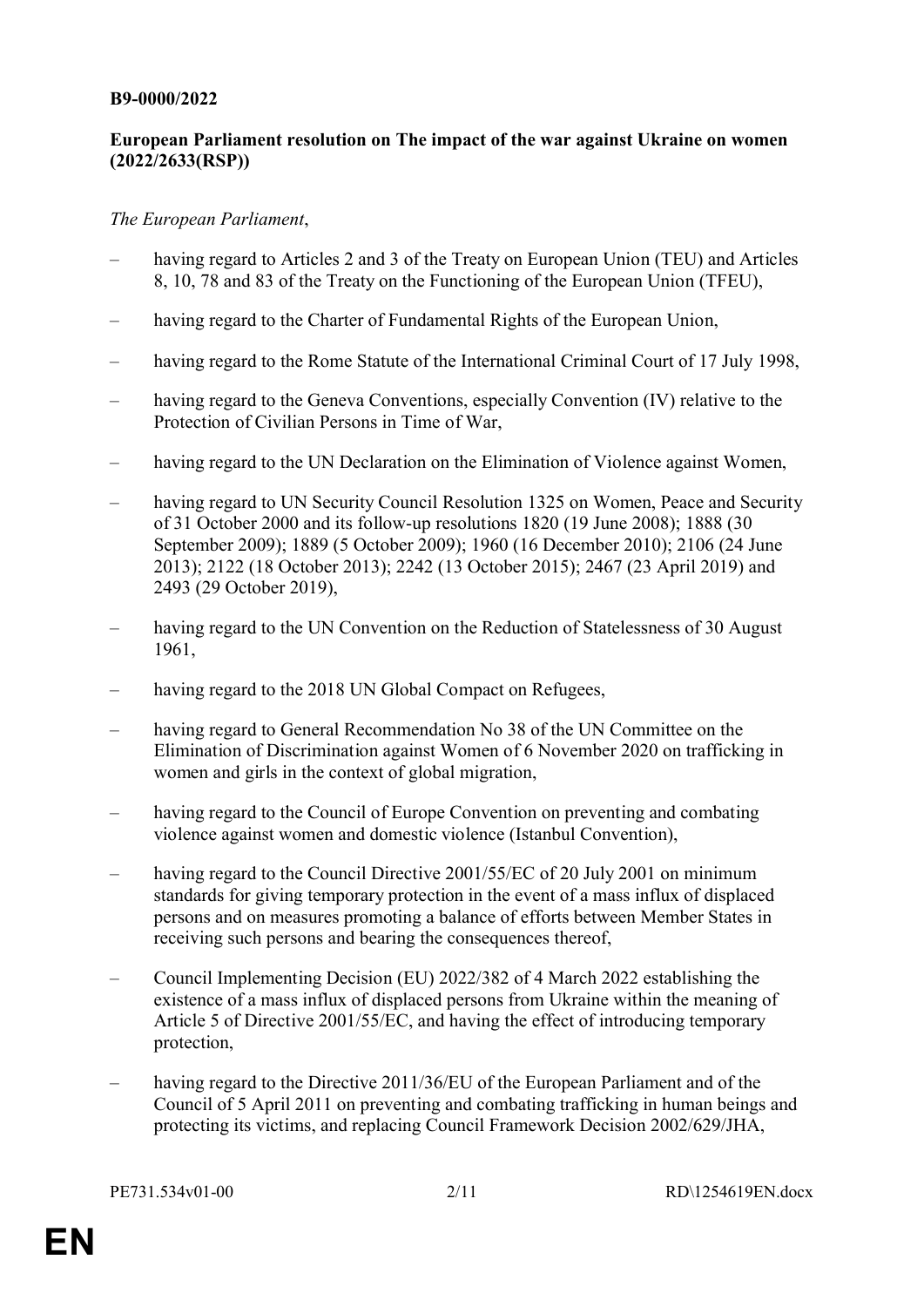- having regard to the Commission Communication of 14 April 2021 on the EU Strategy on Combatting Trafficking in Human Beings 2021- 2025,
- having regard to the Commission Communication of 23 March 2022 on Welcoming those fleeing war in Ukraine: Readying Europe to meet the needs COM(2022) 131 final,
- having regard to the EC proposal for a directive on violence against women and domestic violence COM(2022) 105 final,
- having regard to its resolution of 1 March 2022 on the Russian aggression against Ukraine (2022/2564(RSP)),
- having regard to its resolution of 7 April 2022 on the EU Protection of children and young people fleeing the war against Ukraine;
- having regard to its resolution of 23 October 2020 on Gender Equality in EU's foreign and security policy (2019/2167(INI)),
- having regard the 2020 Joint Communication on EU Gender Action Plan (GAP) III An ambitious agenda for gender equality and women's empowerment in EU external action,
- having regard to Rules 132 and 136 of its Rules of Procedure,
- having regard to the question to the Commission on The impact of the war against Ukraine on women (O-00000/2022 – B9-0000/2022),
- having regard to the motion for a resolution of the Committee on Women's Rights and Gender Equality,
- A. whereas the invasion of Ukraine by Russia has forced a large number of people to flee the country; whereas since the beginning of the Russian aggression against Ukraine on 24 February 2022, according to UNHCR about 5 million refugees fled from Ukraine to the  $EU<sup>1</sup>$ ; whereas an estimated 90 percent of the refugees are women and children<sup>2</sup>;
- B. whereas a further 7.1 million<sup>3</sup> people have been displaced internally within Ukraine, including women and children in need of medical and mental health care, employment possibilities, proper schooling for children and accommodation and protection against sexual and gender based violence; whereas 13.5 per cent of those newly displaced had prior experience with displacement during 2014-2015; whereas internal displacement is putting a strain on the municipalities of Ukraine, whereas women in the regions viewed as transit are specifically affected; whereas proper support for the municipalities who host internally displaced people needs to be established;
- C. whereas women often come to the EU with their children or children of the extended family and friends; whereas approximately 2.300 unaccompanied minors were registered so far; whereas reports from international organisations estimate higher numbers; whereas the

 $\overline{a}$ 

<sup>&</sup>lt;sup>1</sup> https://data2.unhcr.org/en/situations/ukraine

<sup>2</sup> https://www.unrefugees.org/emergencies/ukraine/

<sup>&</sup>lt;sup>3</sup> https://www.iom.int/news/71-million-people-displaced-war-ukraine-iom-survey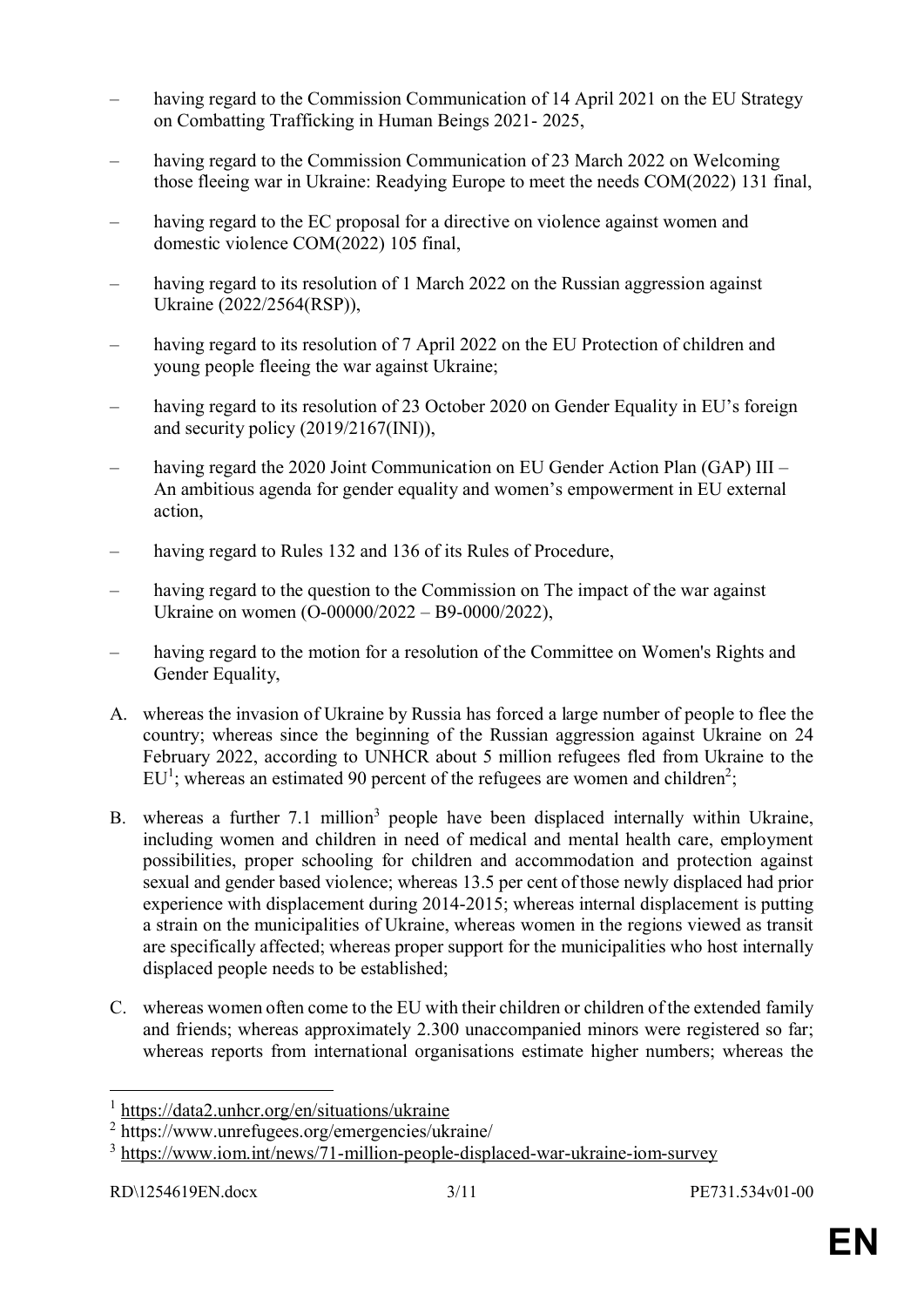children from institutional care like orphanages are not considered unaccompanied; whereas more than 2300 children have been abducted and forcefully displaced to Russia;

- D. whereas around 2,8 million people have fled to Poland, around 763,000 people have fled to Romania, 476,000 to Hungary and 346,000 to Slovakia; whereas a significant proportion of the refugees continue to travel to other Member States; whereas from Poland, around 1 million refugees have gone further on to other Member States, with 1,5 million refugees being still in Poland, with Poland thus becoming the EU country with the highest proportion of refugees per capita; whereas second country in this ranking is currently Austria, then Czech Republic and then Estonia<sup>4</sup>; whereas women without contacts in countries such as Poland are accommodated in public dormitories and sports halls; whereas there is a need for systemic solutions beyond temporary solutions to ensure that women will not stay in public shelters facing poverty and further trauma; whereas there is an urgent need for safe accommodation for women, particularly pregnant women, elderly and victims of sexual violence;
- E. whereas around 428,000 refugees arrived in Moldova; whereas there are still around 100.000 refugees staying in Moldova, putting severe strain on the country's infrastructure and services; whereas in the context of the EU Solidarity Platform, seven EU Member States including Austria, France, Germany, Ireland, Lithuania, Netherlands and Spain, as well as Norway have pledged to welcome 14,500 people transiting Moldova so far;
- F. whereas women and girls are particularly at risk during humanitarian and displacement crises, as they continue disproportionately to be the victims of discrimination based on gender norms and gender-based violence; whereas while the first arrivals of refugees fleeing Ukraine had mostly contacts within the EU, the majority of people arriving now do not have a contact point and support network in the EU;
- G. whereas the EU citizens, civil society and Member States reacted to the incoming refugees fleeing from Ukraine with unprecedented outpouring of solidarity; whereas for the first time the Council of the European Union triggered the Temporary Protection Directive (TPD), providing beneficiaries for at least one year, with possibility of extension, with residence permit, access to employment, to suitable accommodation or housing, to social welfare or means of subsistence if necessary, to health and medical care, access of minors to education, and opportunities for families to reunite;
- H. whereas a rather uneven application of TPD is leading to at least 8 Member States having chosen not to include people with long-term residence permits and other third country nationals in Ukraine in the scope of their implementation: whereas recognised refugees in Ukraine and others with the equivalent protection are often unable to travel within the EU as their travel documents are not recognised by some Member States, whereas this is very

 $\overline{a}$ 

<sup>4</sup> https://data2.unhcr.org/en/situations/ukraine#:~:text=Share%20this%20page%3A- ,Ukraine%20Situation%3A%20Moldova%20Refugee%20Border%20Monitoring,(14%2D03 %2D2022)&text=Almost%20three%20million%20refugees%20have,displaced%20to%20Mo ldova%20(UNHCR)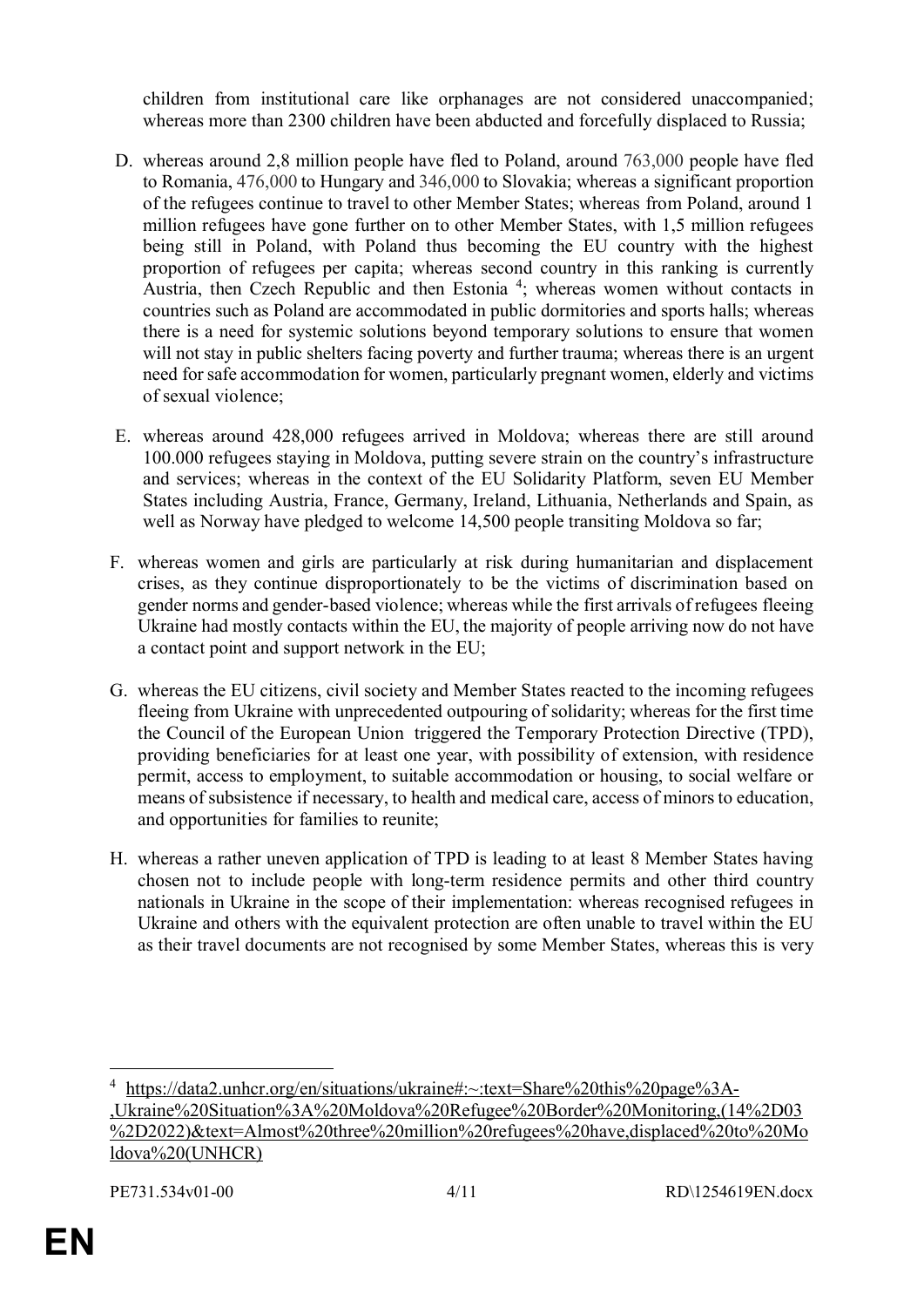problematic for women facing the second displacement;<sup>5</sup>

- I. whereas so far most of the efforts to relieve the situation of refugees, most of them women, has been conducted by the NGOs operating on the ground, civil society, as well as volunteers, but also local governments and authorities; whereas continuous support is needed to ensure good cooperation between grass root and international level organizations and whereas their coordination has been improving since the beginning of the conflict and refugees flow; whereas local entities are doing an important part of the organization in hosting countries; whereas Member States have a legal obligation to ensure protection of refugees under international and EU law, including TPD and thus need to step up their efforts to facilitate the coordination on the ground and ensure better task distribution;
- J. whereas special attention should be paid to the situation of women refugees experiencing intersecting discrimination, such as Roma women, stateless women, women with disabilities, migrant women, racialized women and LGBTIQ+ people, including transgender women whose identity may not be recognized, especially in Poland and Hungary, where measures against LGBTIQ+ people have been taken; whereas special attention should also be paid to the racialized women of African descent and third country nationals at border crossings; whereas the discrimination and gender based violence these groups of women are experiencing at the borders are often unreported and not documented, remaining invisible;
- K. whereas older women, especially those with no contact points in the EU, are often at risk of isolation without family or wider community; whereas they are particularly vulnerable due to the language barriers, lack of access to social and support services, including access to medicines and food;
- L. whereas the war in Ukraine is impacting women, including those facing intersectional discrimination, in specific ways and is exacerbating pre-existing inequalities; whereas most of the households are now relying on women and are in precarious situation facing high vulnerabilities due to the ongoing severe shortages of food, water and energy supplies inside Ukraine;
- M. whereas many women have stayed in Ukraine and mobilized to combat or to provide noncombat support; whereas women make up around 15% of Ukraine's military and there are currently around 300 000 women in the battlefield; whereas women also make up a second line of defense, providing non - combat support as well as vital logistics including assistance in evacuation of civilians; whereas there are women that were left behind as either not allowed -such as those working within critical infrastructures- or those either not willing nor able to leave their country;
- N. whereas there is an increasing number of unofficial reports from survivors, but also intelligence reports about sexual violence in the conflict; whereas there are growing reports that rape, sexual harassment, torture, mass executions and genocide are being increasingly used by the Russian army as a weapon of war against civilian population in Ukraine;
- O. whereas the use of sexual and gender-based violence (GBV) as weapon is a war crime and

 $\overline{a}$ 

<sup>5</sup> https://ecre.org/wp-content/uploads/2022/03/Information-Sheet-%E2%80%93-Access-toterritory-asylum-procedures-and-reception-conditions-for-Ukrainian-nationals-in-Europeancountries.pdf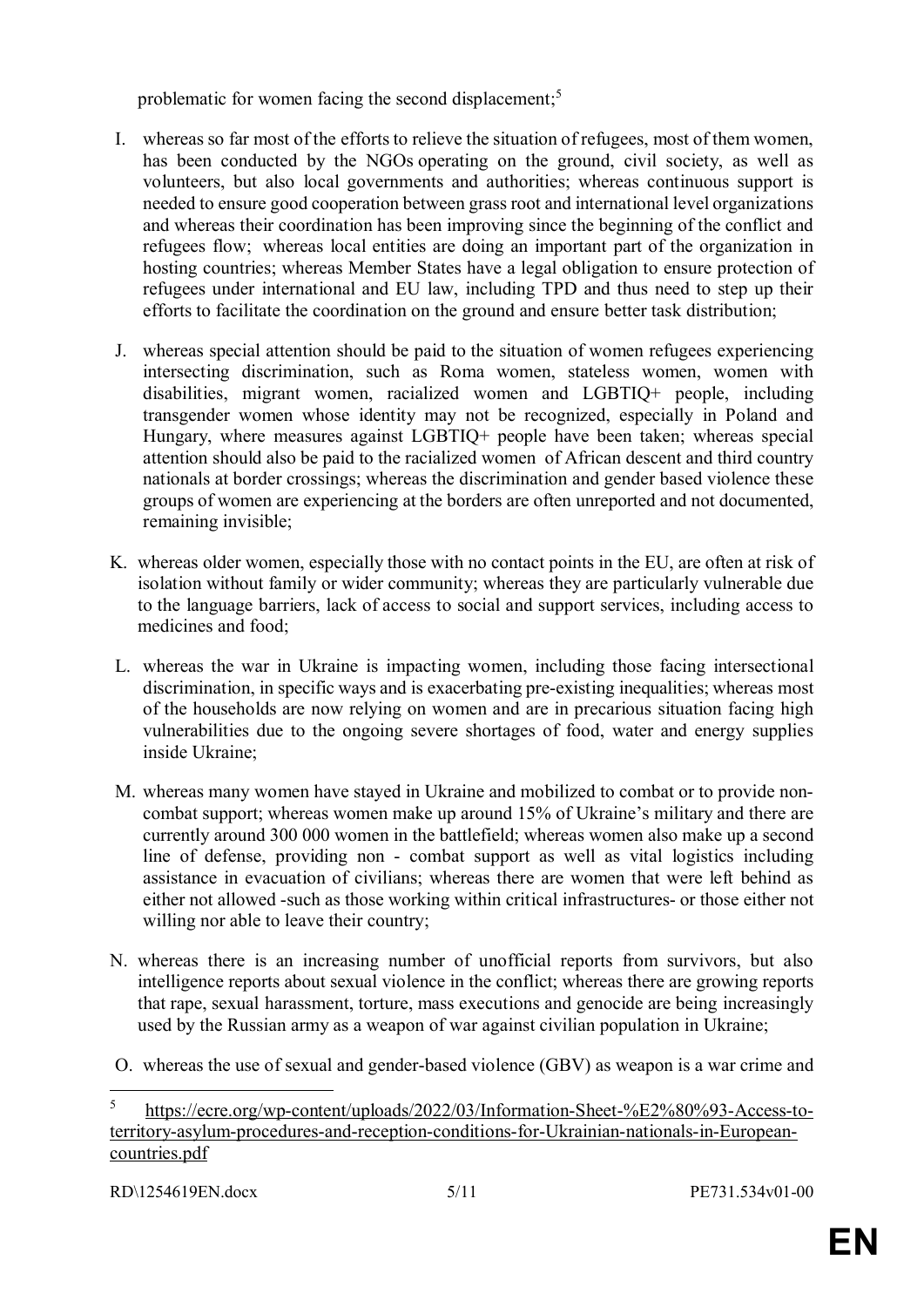shall thus be prosecuted according to the provisions of the international law and the Rome Statute of the ICC, particularly Articles 7 and 8 thereof, which define rape, sexual slavery, enforced prostitution, forced pregnancy and forced sterilization or any form of sexual violence as crimes against humanity and war crimes and equate them with a form of torture and a serious war crime, whether or not such acts are systematically perpetrated during international or internal conflicts, including those relating to sexual and other violence against women and girls;

- P. whereas the actual track record in delivering justice for sexual violence victims at the ICC remains low, and as there are cases of convictions that were overturned in that area (judgment against Jean Paul Bemba from the Central African Republic);
- Q. whereas the lack of availability and accessibility of appropriate gender-based violence services for the refugees, including in reception centers, remains a significant concern; whereas it is vital that the response to this crisis includes GBV prevention and immediate response services;
- R. whereas the massive displacement and refugee flow due to the war in Ukraine is leading to the conditions for a spike in human trafficking; whereas there are significant unofficial reports about the risks of trafficking in human beings with regards to refugees, particularly women and unaccompanied children, who have fallen into the hands of traffickers or are reported missing, with traffickers often posing as providers of transportations, by cars on both sides of the borders, as well as at train and bus stations, abusing the vulnerable situation of the refugees;
- S. whereas there are currently an estimated 80.000 women to give birth in Ukraine; whereas the difficult situation on the ground causes lack of proper access to the sexual and reproductive health and rights for the women still in the country; whereas access to sexual and reproductive health and rights (SRHR) is becoming increasingly difficult also for the refugees arriving in the EU;
- T. whereas women require access to the full range of sexual and reproductive health services, including emergency contraception, contraception, legal and safe abortion care, antenatal care and skilled assistance during childbirth; whereas access to emergency contraception is severely hampered by barriers in Poland and Hungary, due to prescription requirements; whereas in the case of Poland, Romania and Slovakia there are economic barriers in accessing such fundamental SRHR as they are not covered by public health insurance or subsidization schemes resulting in important cost barriers as refugees have to pay the full cost out of pocket or local civil society organizations to cover the costs for them; whereas in Poland, a near-total abortion ban is imposed;
- U. whereas advocates and NGOs receive hundreds of calls from pregnant women fleeing Ukraine not being able to terminate the pregnancy due to the de facto abortion ban in Poland; whereas medical abortion in early pregnancy is not legal in Slovakia and is not available in Hungary; whereas as a lot of women are raped during the conflict by the Russian aggressors, access to Emergency Contraception, Post-Exposure Prophylaxis (PEP), and safe and legal abortion services in Ukraine and in host and transit countries is crucial; whereas all host countries, including Poland must fulfil their obligation, including under national law, to guarantee access to abortion care for women who became pregnant as a result of rape;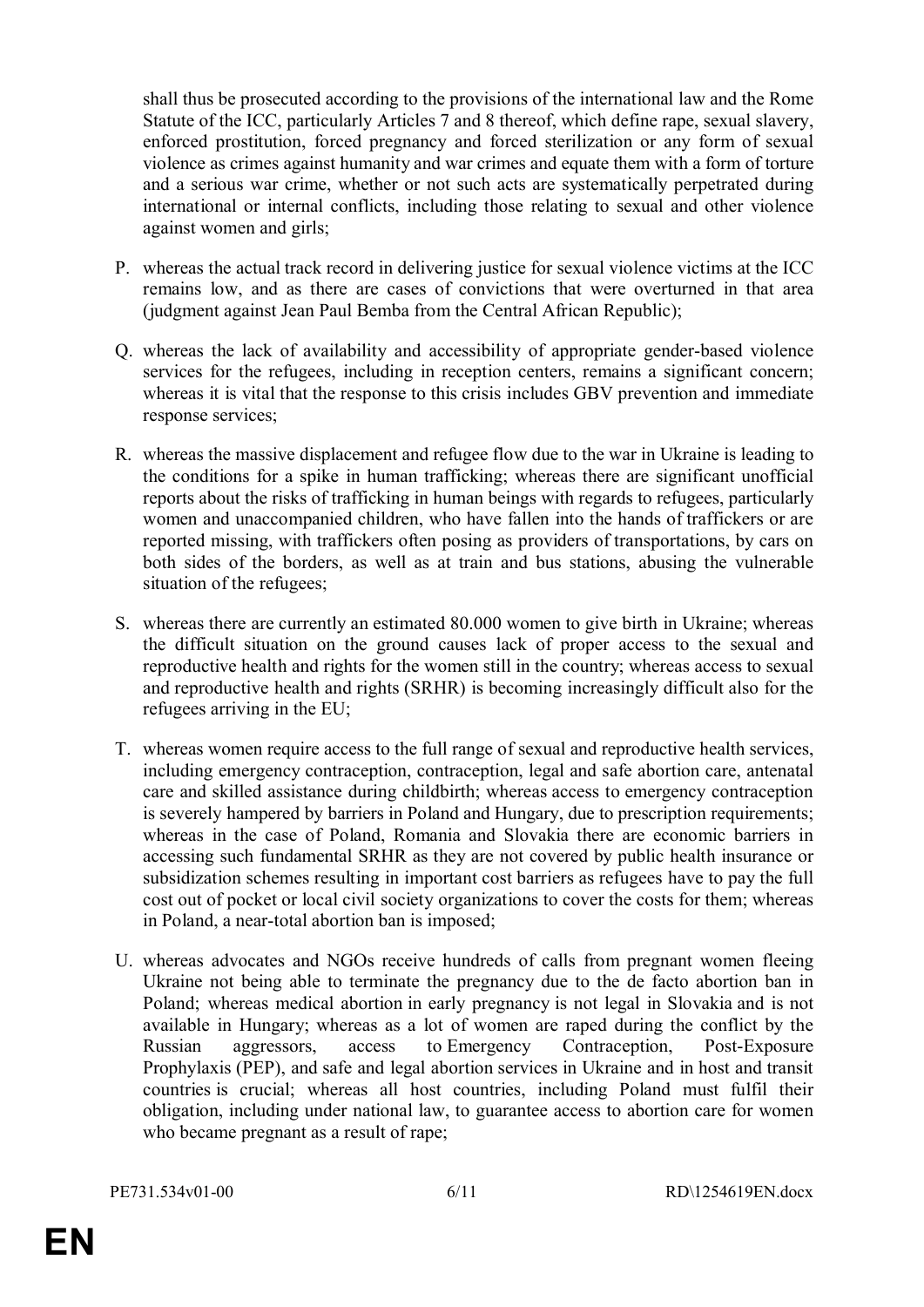V. whereas Ukrainian legislation allows surrogacy and Ukraine accounts for over a quarter of the world's commercial surrogacy market and an estimated 2000-2500 babies are born through surrogacy per year in the country; whereas, due to the war, surrogate mothers face great difficulties to take charge of their pregnancy, whereas some surrogacy agencies have asked them not to flee Ukraine before the birth; whereas it is impossible for many parents to meet their newborn children in the war situation;

### *The European Parliament*

- 1. Restates its condemnation in the strongest possible terms of the Russian Federation's illegal, unprovoked and unjustified military aggression against and invasion of Ukraine and condemns any war crimes being committed against civilian population, including women and girls in all their diversity;
- 2. Reiterates its calls for the EU institutions to work towards to swiftly grantee EU candidate status to Ukraine, in line with Article 49 of the Treaty on European Union and on the basis of merit, and, in the meantime, to continue to work towards its integration into the EU single market along the lines of the Association Agreement to adequately protect Ukrainian women and girls;
- 3. Praises the solidarity shown by the EU citizens, civil society, Member States and the EU towards Ukraine and people fleeing Ukraine; points out that since the beginning of the war, efforts to relieve the situation of women refugees fleeing Ukraine are done via the civil society organisations operating on the ground, in particular local women's organizations, as well as volunteers, local authorities, local and national governments, particularly those of the neighbouring Member States and countries, as well as international organizations;
- 4. Stresses that any kind of discrimination, including on the base on nationality, residence status, belief or religion, race, colour, ethnicity, gender, age, sexual orientation, gender identity, socioeconomic background, genetic feature, disability and language is unacceptable, and must be actively prevented;
- 5. Asks the Commission to ensure correct and full implementation of the TPD across all 27 Member States and to include women refugees fleeing the war in Ukraine to fully benefit of the rights derived of it, especially regarding health services, maternity, childcare and access to the labour market; Considers that the EUAA, according to its updated mandate, should have the role of monitoring the application of this Directive in the bordering Member States; Calls for a smooth and even implementation to ensure an even application of the TPD third country nationals with a long-term residence permit and other groups of third country nationals fleeing the war in Ukraine;
- 6. Strongly condemns the use of sexual and gender-based violence (GBV) as weapon of war and stresses that this constitutes a war crime, as well as sexual GBV in the transit centres within Ukraine and across EU; expresses its concern about the growing number of reports of human trafficking, sexual violence, exploitation, rape and abuse faced by women and children fleeing Ukraine and arriving to Europe; calls to address the specific needs of women and girls in reception centres and to ensure GBV services and referral pathways and complaints mechanisms to be immediately available within communities in languages and formats accessible to all groups; calls on the EU and host and transit countries to guarantee access to SRHR services, particularly emergency contraception,

RD\1254619EN.docx 7/11 PE731.534v01-00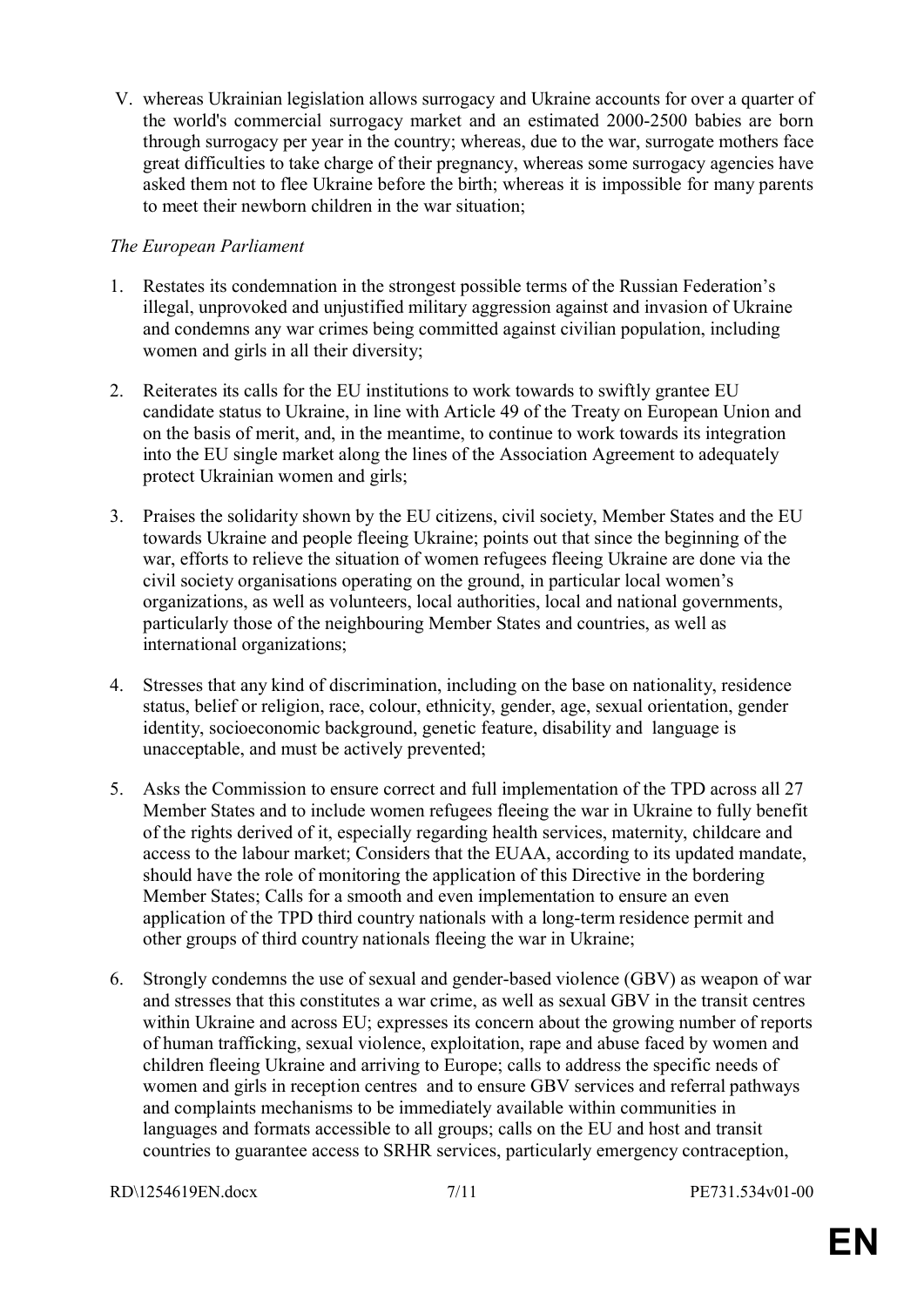PEP and abortion care, including for survivors of rape; calls on the EU and Member States to support local, national and international organizations providing services and shelter to gender-based violence survivors among refugee women and girls;

- 7. Welcomes the insertion of women fleeing armed conflict and the request for provision of specific support within the proposal of the Commission for a directive on gender based violence; notes that the displacement and refugee flow from the war in Ukraine is largely gendered; calls on the EU to adopt a gender-sensitive response to the crisis and to prioritise protection from sexual and gender-based violence and access to for all refugees fleeing Ukraine, including those still in the country to essential sexual and reproductive health services;
- 8. Highlights the need for specialised support for of women and girls survivors of violence, witnessed violence and sexual abuse and calls on the Member States to set up such support programs with adequate psychological and mental health support and counselling to overcome their traumatic experience; emphasises the need for proper reporting and documentation mechanisms to be set up within the Ukraine and the EU, including coordination of collecting the testimonies of victims, in order to bring the cases for prosecution to the International Criminal Court (ICC) and hold the perpetrators accountable; calls on the EU to support these efforts through funds, with expertise and logistics; stresses the importance of setting a platform to record the cases of war-related sexual and gender-based violence in order as well as to ensure adequate conditions for this such as specialized interpreters;
- 9. Underlines that women and girls need continued access to sexual and reproductive health services (SRHS) throughout conflict and displacement, including access to safe delivery, family planning services, legal and safe abortion or clinical management of rape; calls for funding to be made available for the provision of essential and lifesaving SRHS in line with the UN Minimum Initial Service Package; welcomes the Commission's proposal to provide triage hubs in the host countries to offer refugees urgent healthcare and arrange for their immediate transfer to other EU member states; Highlights that these triage hubs need to identify time-sensitive needs for SRHS, such as emergency contraception, legal and safe abortion care and emergency obstetric care as well as experts on sexual and gender-based violence; Calls on the Commission and Member States to use additional measures, EU funds and mechanisms to respond to the SGBV protection and SRHR needs of Ukrainians; in particular, by requesting the inclusion of SRH commodities in the Union Civil Protection Mechanism and by sending dignity health kits, including contraceptives and sexual reproductive health kits in humanitarian packages and convoys to Ukraine and to the neighbouring transit or refugee host countries, particularly where necessary to overcome national restrictions on SRHR
- 10. Stresses that human trafficking for sexual exploitation and other purposes remains one of the biggest risks for women and children fleeing Ukraine who are in a particularly vulnerable situation; Notes that even before the war, Ukrainian women were among the most common victims of human trafficking to the EU; Urges the Member States to guarantee safety and freedom from sexual exploitation for refugee women and girls, including by providing safe and coordinated transportation between Member States; urges the Member States and the EU to swiftly identify and prosecute the trafficking networks profiting from sexual exploitation of refugee women and girls; Encourages the EU to support Ukraine in investing on anti-trafficking awareness raising and prevention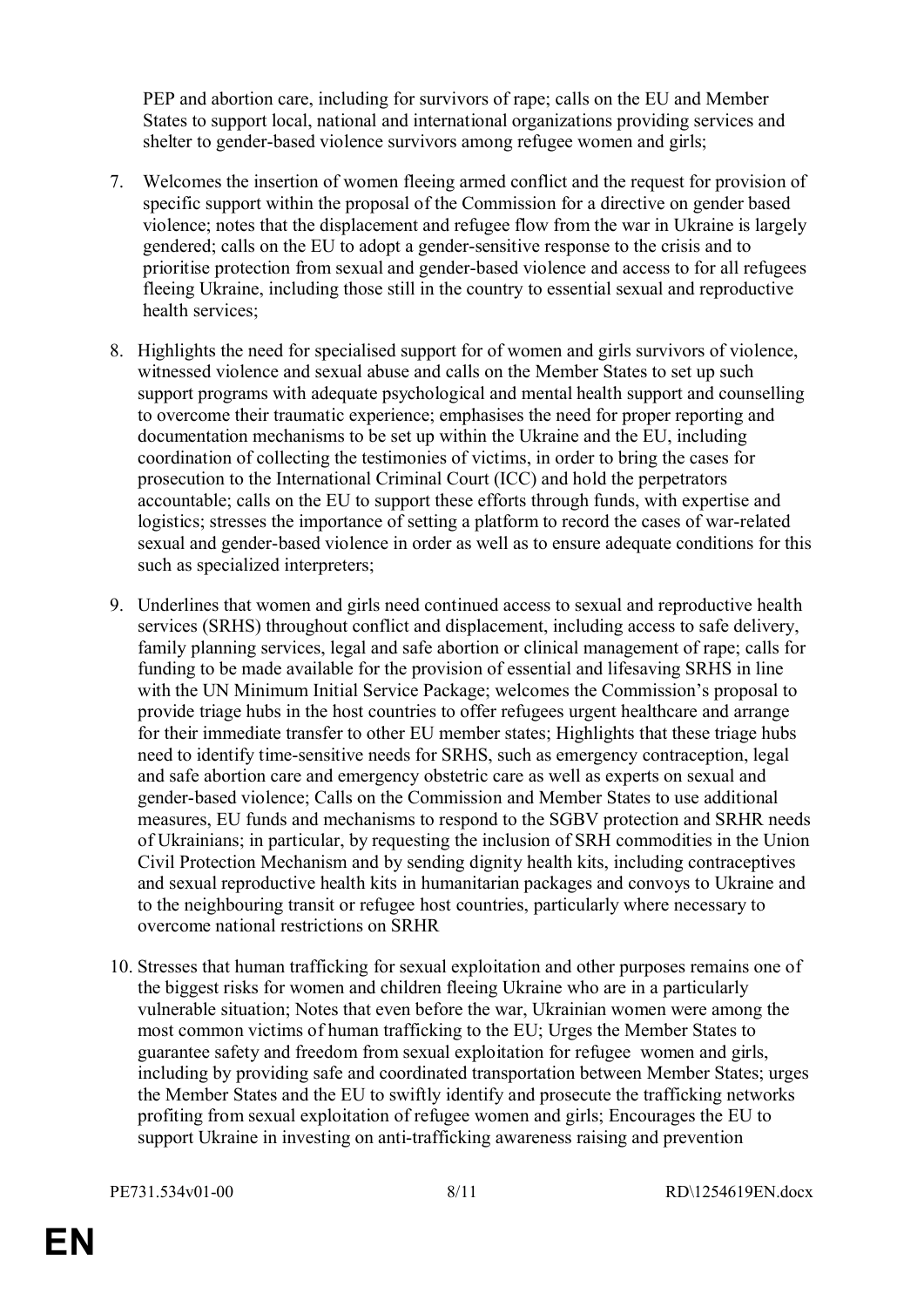measures on the Ukrainian side, e.g. by disseminating information about these risks;

- 11. Welcomes the activation by the Commission of the cooperation within the network of National Rapporteurs on Trafficking in Human Beings and, in this regard, the activation of the police cooperation on anti-trafficking, including on the EMPACT platform, and the deployment of Europol teams to the countries bordering Ukraine; calls for these efforts to be supported with sufficient financial resources at EU level;
- 12. Welcomes the common 10-Point Plan presented to interior ministers on 28 March encompassing the EC plan on stronger European coordination on welcoming people fleeing the war against Ukraine; Notes that under the 10-point plan, standard operation procedures and guidelines for reception and support of children and transfer of unaccompanied minors are proposed; welcomes the development within the 10-Point Plan of a common anti-trafficking plan based on the EU strategy on Combatting Trafficking in Human Beings (2021-2025), under the lead of the EU Anti-Trafficking Coordinator; Asks for its swift adoption; calls for an additional investment in the anti-trafficking measures in Ukraine such as an EU wide helpline number specifically for refugees victims or at risk of human trafficking, sexual and gender-based violence free of charge and attended in Ukrainian;
- 13. Calls on the Commission and Member States to improve the coordination at border crossings and reception facilities, ensure accurate registration of refugees and their access to necessary documentation; Welcomes the registration programme for volunteers helping refugees, in order to allow to keep track of persons providing help; calls on the Commission to further enhance the efforts in terms of prevention and tackling crimes refugee women might face such as, human trafficking, sexual and GBV, exploitation and abuse; Calls on Member States police forces and Europol to monitor and conduct awareness campaigns in transit points used by traffickers, such as train and bus stations, petrol stations, motorways or airports, through which they can smuggle their victims, as well as refugee reception centres where victims can be targeted;
- 14. Encourages Member States to make use of assistance offered by EU agencies with regard to hosting women refugees; emphasises the need for an EU-wide registration platform for people applying for temporary protection, as proposed by the Commission, especially needed with regard to support tracing and reunification efforts of unaccompanied minors, but also with regard to those at risk of trafficking, such as women and girls;
- 15. Calls on the Commission for the swift preparation and rolling out of the uniform guidance for the reception and support of children, especially young girls as well as elderly women including during procedures for transferring unaccompanied children, providing interim alternative care and reuniting children with family members;
- 16. Stresses that the hosting Member States provide support to the millions of refugees fleeing Ukraine, particularly women and children, impacting on their social, healthcare, childcare and education services; calls therefore on the Commission to conduct a detailed analysis of the needs and to adapt existing policies, including financial instruments such as the structural funds, keeping a gender-sensitive approach; Calls on the Commission to support Member States as much as possible on this task, paying special attention to women and young girls; commends the efforts of Member States towards a sharing responsibility under the Solidarity Platform and encourages further enhancement of this cooperation;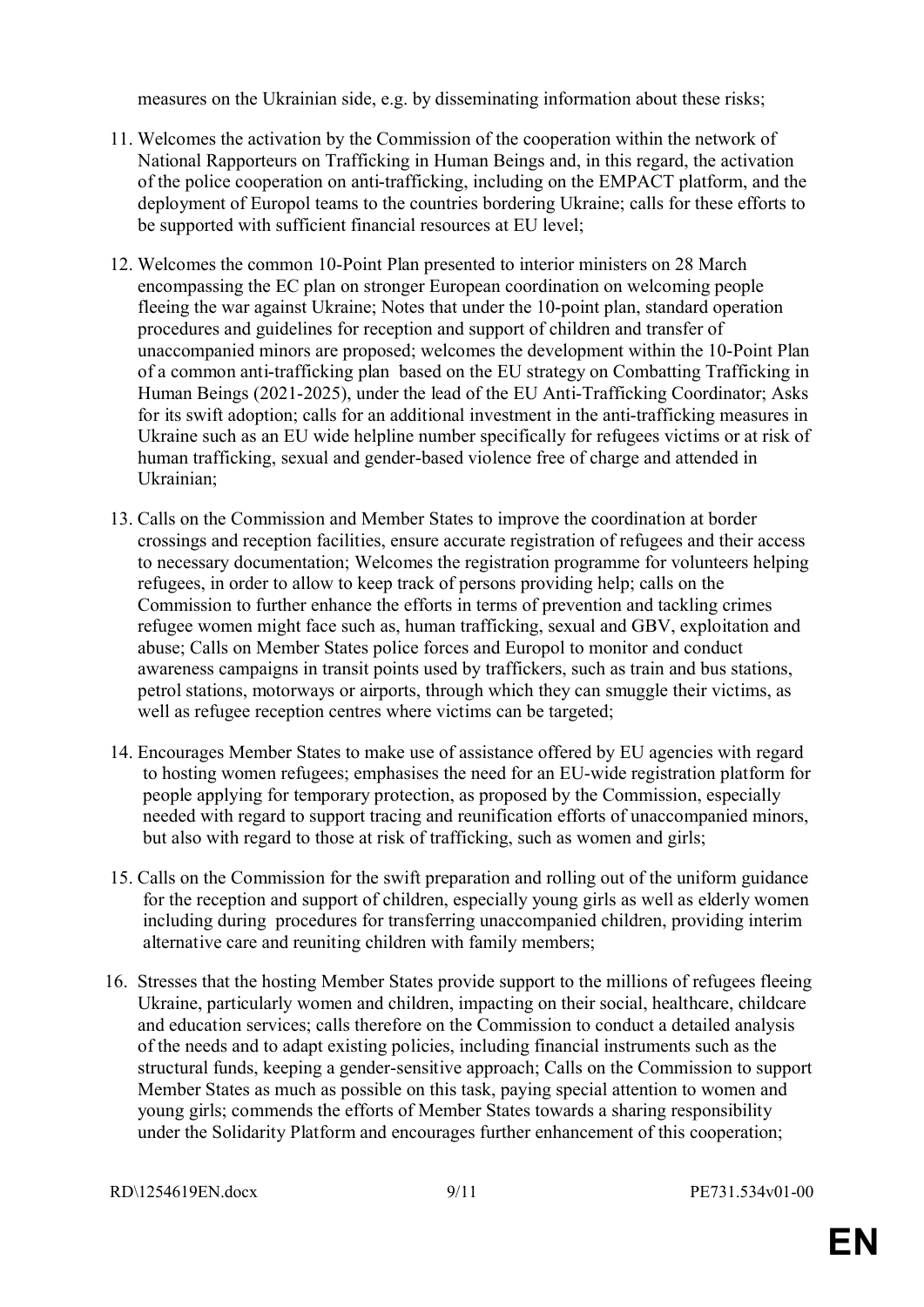- 17. Notes that it is essential for women refugees to gain access to livelihoods including the ability to work and earn income as soon as possible; calls for special programs and language courses, as well as universal access to childcare, to facilitate integration into the EU labour market;
	- 18. Stresses that the needs of women experiencing intersectional discrimination due to their racial or ethical background, disability, nationality, sexual orientation, gender identity or expression, having experienced sexual violence among others, are taken into account, notably by providing safe and appropriate reception or care arrangements and ensuring that there is no discrimination at border crossing points; underlines the need of collecting and analyzing disaggregated data by gender, age, disability, nationality and point of destination (if known) in view of supporting short- and long-term planning of appropriate services and facilities; calls on the Commission to ensure that Roma women fleeing Ukraine are not being discriminated and enable to move within the EU; calls on Member states to guarantee of their protection in the implementation of the TPD;
	- 19. Welcomes the EU funding provided for refugees fleeing Ukraine, including via the Recovery Assistance for Cohesion and the Territories of Europe ('REACT-EU), the Asylum, Migration and Integration Fund (AMIF) and the Cohesion's Action for Refugees in Europe (CARE) that would allow EU countries and regions to provide emergency support to people fleeing from Russia's invasion of Ukraine; Asks for these funds to be gender-sensitive; insists that this Parliament should supervise how the funds are spent, particularly, in the countries with rule of law violations such as Poland and Hungary; reiterates that the principle of gender mainstreaming and gender budgeting is a core principle of the EU;
	- 20. Points out that that the civil society organisations need greater direct financial and material support of the EU and Member States to facilitate the coordination on the ground and to ensure a better distribution of the various responsibilities; calls on the Commission and Member States to improve the coordination of the humanitarian assistance in cooperation with civil society and international organisations, including UNHCR, UN Women UNFPA, WHO and other UN agencies, IOM and ICRC and to ensure immediate and direct access to funding for civil society organisations providing assistance to Ukrainian refugees, in particular to gender equality, SRHR and women's rights organizations and women human rights defenders (WHRDs), in all transit and refugee hosting EU Member States, and particularly in countries that impose restrictions on SRHR; urges the Commission and Member States to involve and consult the civil society and local authorities on the availability of the funding and the way it is spent and allocated;
	- 21. Calls on the EU institutions and Member States to closely consult with organizations fighting for the rights of women, girls and marginalised groups, especially on the ground, but also when making policy decisions related to this war; calls for particular support to and protection of women human rights defenders who are still active in Ukraine;
	- 22. Stresses the tremendous work done by NGOs and activist groups to aid women with access to SRHR and are putting their own freedom on the line, such as Justyna Wydrzyńska, who has been charged under Poland's draconian anti-abortion law for having provided medical abortion pills to another woman; calls on the Commission to protect and support these women's human rights defenders ahead of any persecution they might face;